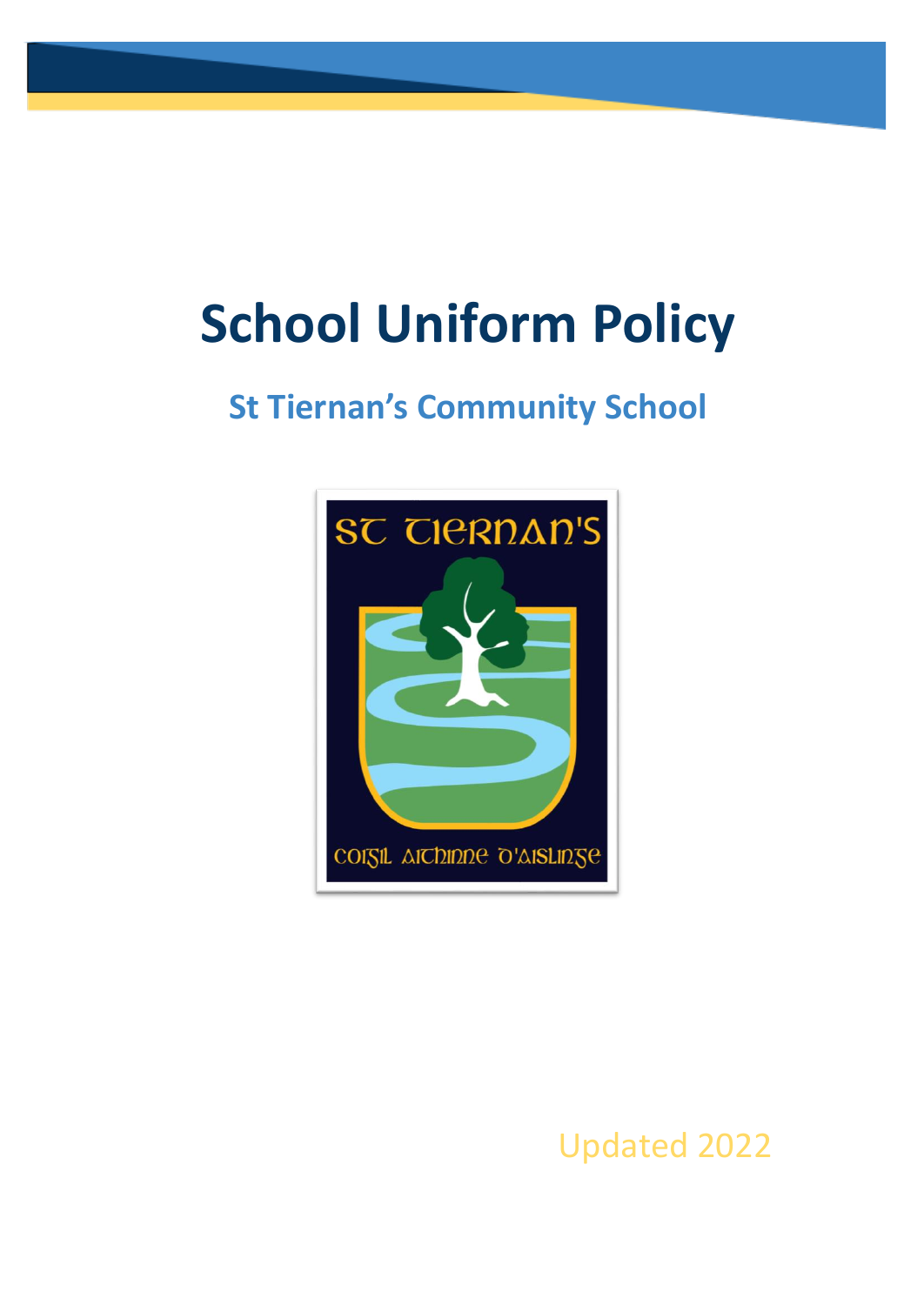

St Tiernan's is very proud of its students and the school uniform which clearly identifies and distinguishes them. Our school uniform is a huge part of our identity as a community of learners. The students of St Tiernan's wear their uniform with pride and honour. The manner in which students present and conduct themselves while in uniform reflects significantly on the public image of St Tiernan's Community School. Therefore, students wearing our uniform should always be conscious that they represent the entire school community, and as such, their conduct, attitude and manners should reflect our school principles and values (school ethos).

Students are expected to **wear the full school uniform every day, while travelling to and from school.** It is worn during the State Examinations Commission exams, and when engaged in school activities. This policy applies to all students attending St Tiernan's Community School.

#### **Relationship to the school ethos.**

A school uniform should reflect school community standards and expectations. St Tiernan's Community School encourages the pursuit of excellence and strives to create an environment conducive to attaining high standards of teaching and learning. The school uniform is one of the ways in which a positive climate of learning is achieved. St Tiernan's Community School is an inclusive school, with a caring and respectful ethos. The school uniform plays a crucial role in establishing and maintaining the school identity. It ensures that pupils of all races and backgrounds feel welcome, and it protects children from external pressure to dress in a particular way. The school uniform policy is based on the following values.

- 1. Establishing an identity, a sense of pride and belonging in the community.
- 2. Equality on a social-economics basis.
- 3. Encouraging high standards in appearance and dress code.
- 4. Educational benefit as it helps our students to learn better by removing a major source of distraction.
- 5. Health and safety of the school community. It makes it much easier for staff and the public to recognise a student belonging to St Tiernan's.

A lot of hard work, research, time and collaboration have gone into choosing the uniform for St Tiernan's Community school. **Parents and guardians are expected to show their support by fully co-operating with the school in ensuring that all students wear the full school uniform to and from school every day.**

#### **Objectives of the Policy**

- The wearing of the uniform helps to promote a positive image for the school.
- The uniform makes pupils recognisable as members of St Tiernan's Community School.
- The school uniform creates a sense of equality among all students and eliminates competition.
- The wearing of the uniform contributes to better order on the school premises
- The policy has been designed with health and safety in mind.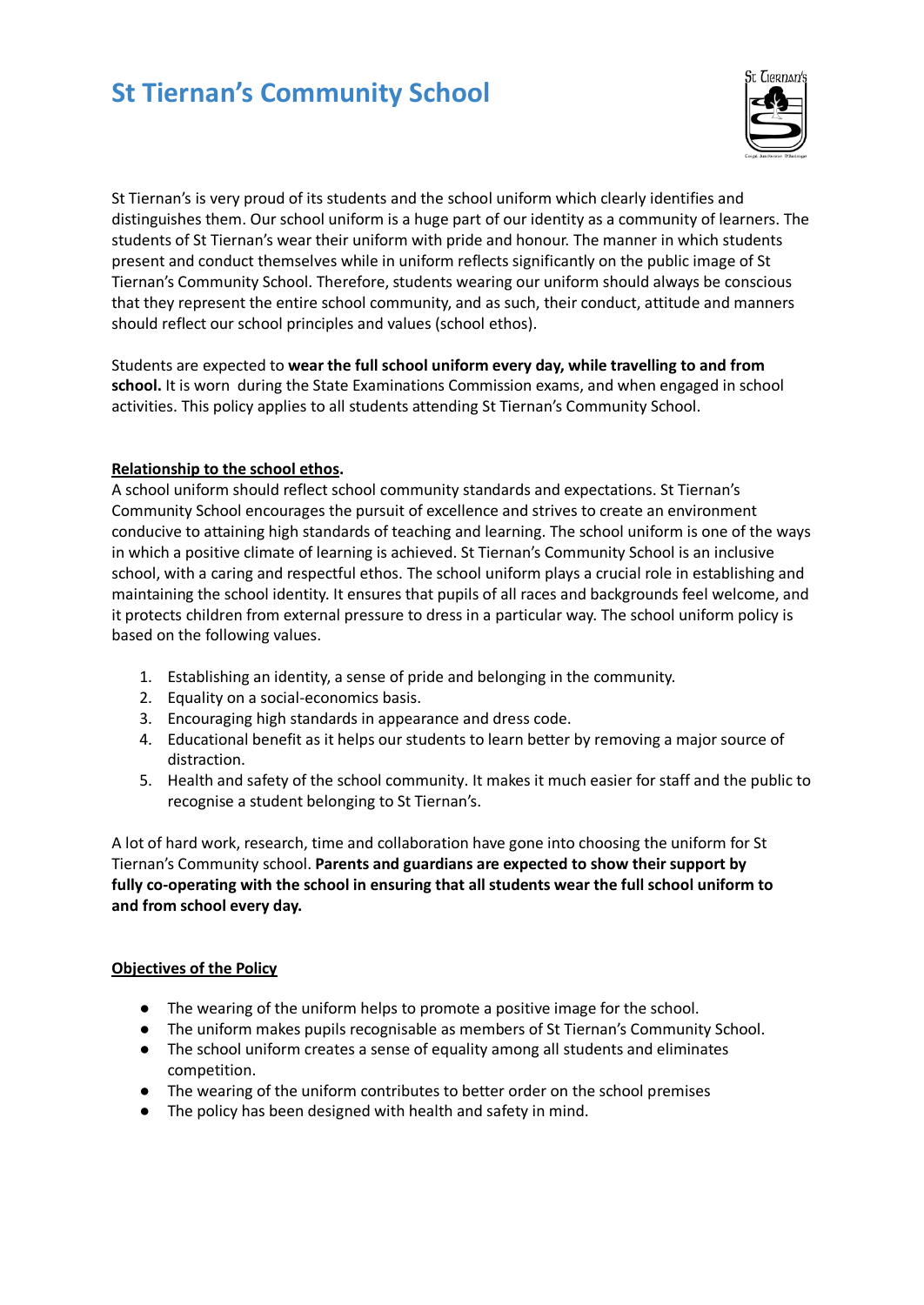



#### **Whole School Community**

The whole school community has a role to play in encouraging the meeting of standards and expectations.

#### **Students**

The school uniform is a fundamental part of the whole school identity. Students must wear the full school uniform when enrolled and attending St Tiernan's Community School; this includes extracurricular activities, the journey to and from school and during the State Commission Exams.

#### **Parents**

Parents/Guardians are expected to support and cooperate with the school by ensuring their child wears the school uniform every day. The support and cooperation of Parents and Guardians in ensuring their child complies fully with the uniform policy is vitally important.

#### **Staff**

Teachers and other school staff model appropriate standards for students.

# **Uniform Description Junior Cycle**

| <b>Junior Girls</b>                                                                                                                                                                                                                      | <b>Junior Boys</b>                                                                                                                                                                             |
|------------------------------------------------------------------------------------------------------------------------------------------------------------------------------------------------------------------------------------------|------------------------------------------------------------------------------------------------------------------------------------------------------------------------------------------------|
| Turquoise V-necked jumper<br>with school crest                                                                                                                                                                                           | Turquoise crew necked jumper<br>with school crest                                                                                                                                              |
| • Green/Blue checked school skirt<br>(or) navy school trousers<br><b>Cream Shirt/Blouse</b>                                                                                                                                              | • Navy school trousers<br>Pale blue shirt<br>Official navy school jacket<br>Black shoes with black soles and<br>black laces only (No white/<br>coloured stripes)<br>Scarf (black or navy only) |
| Official navy school jacket<br>Black shoes with black soles and<br>black laces only (No white/<br>coloured stripes)<br>Navy knee high socks (or)<br>Black/Navy opaque tights (No<br>fish nets or patterns)<br>Scarf (black or navy only) |                                                                                                                                                                                                |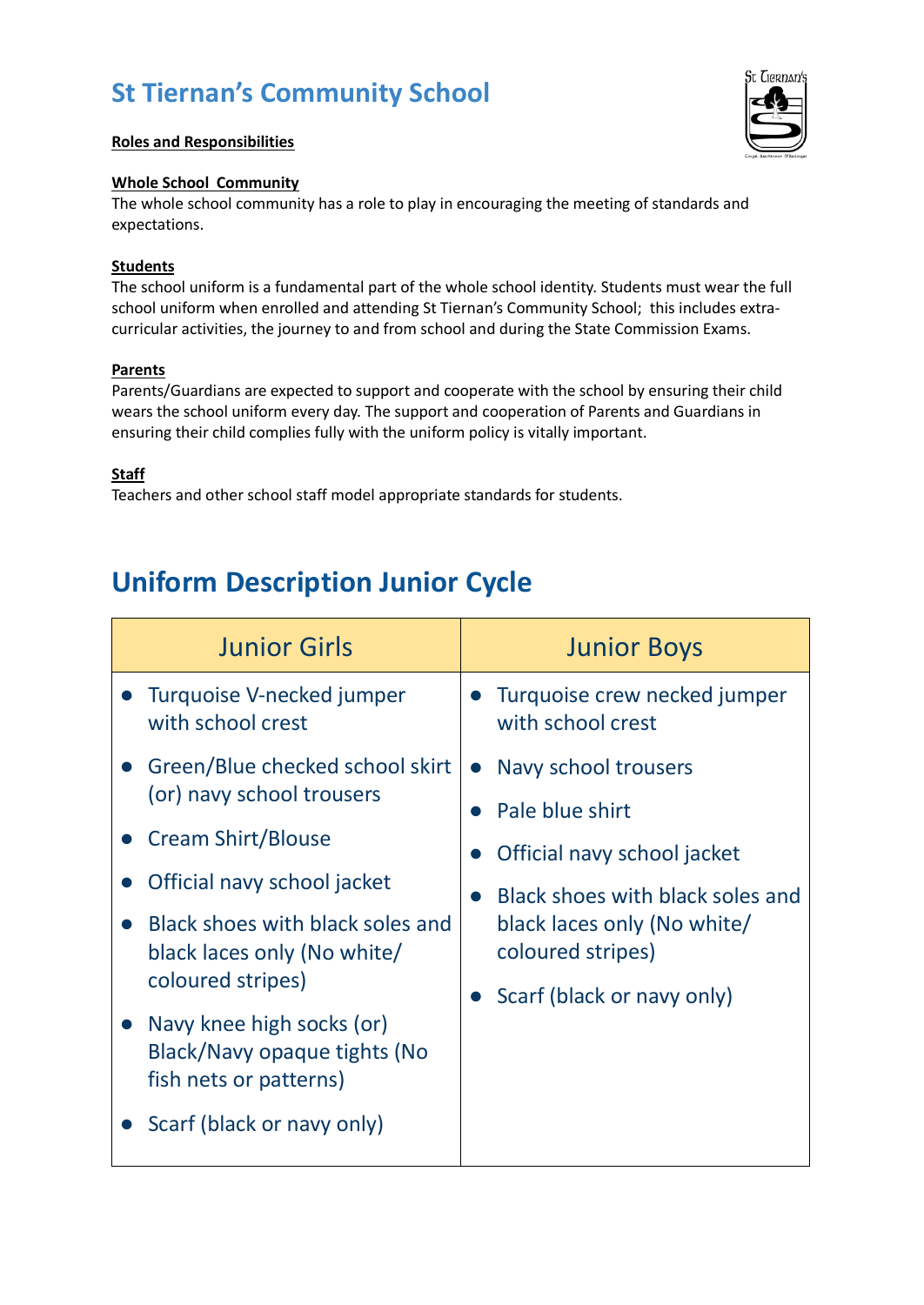

# **Uniform Description Senior Cycle**

| <b>Senior Girls</b>                                                                                                                                                                                                                                                                                                              | <b>Senior Boys</b>                                                                                                                                                                                        |
|----------------------------------------------------------------------------------------------------------------------------------------------------------------------------------------------------------------------------------------------------------------------------------------------------------------------------------|-----------------------------------------------------------------------------------------------------------------------------------------------------------------------------------------------------------|
| Navy V-necked jumper with<br>school crest                                                                                                                                                                                                                                                                                        | Navy crew necked jumper with<br>school crest                                                                                                                                                              |
| Green/Blue checked school skirt<br>(or) navy school trousers<br>• Cream Shirt/Blouse<br>Official navy school jacket<br>Black shoes with black soles and<br>black laces only (No white/<br>coloured stripes)<br>Navy knee high socks (or)<br>Black/Navy opaque tights (No<br>fish nets or patterns)<br>Scarf (black or navy only) | Navy school trousers<br>$\bullet$<br>Pale blue shirt<br>Official navy school jacket<br>Black shoes with black soles and<br>black laces only (No white/<br>coloured stripes)<br>Scarf (black or navy only) |

The following shoes are seen as examples of plain black acceptable footwear

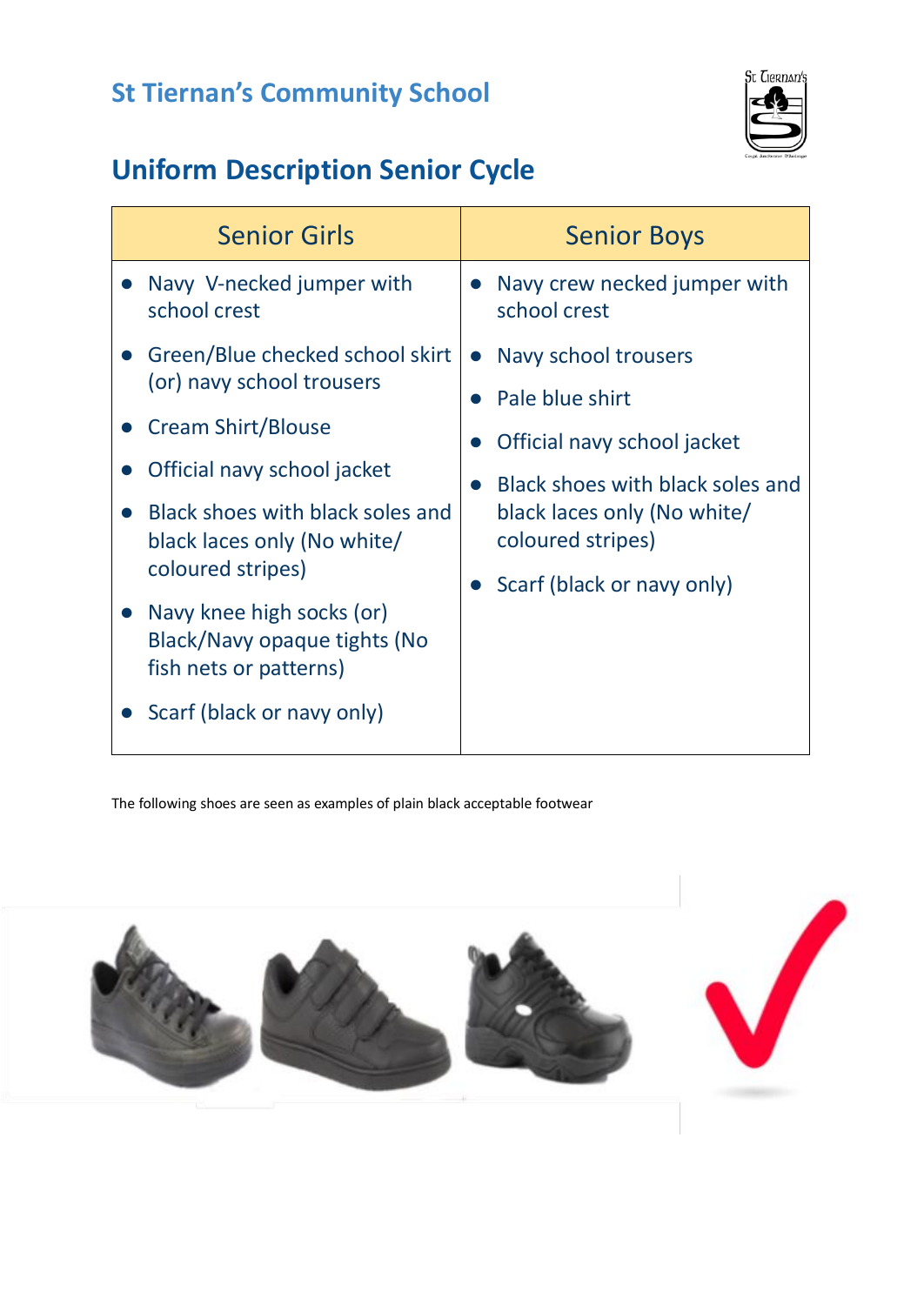

**The following types of shoes are not permitted to be worn by students:**



#### **PE/ Sporting Activities**

Our PE uniform consists of:

- Choice of either navy school crested half-zip top or navy school crested hoodie
- School crested navy t-shirt
- School crested navy tracksuit bottoms

Appropriate sportswear and runners must be worn for P.E classes and all sporting activities.

Our PE uniform is compulsory for all students, and should be worn by students for all physical education classes. Moreover, it should be worn when students are representing the school in extra-curricular outdoor activities and sports events.

#### **General Guidelines**

- Students, who comply with the uniform policy, promote and represent the school and themselves in a positive manner in the community and this compliance will be noted on their school record.
- The wearing of the correct and complete uniform is integral to our code of discipline/behaviour.
- Uniforms should be clean and tidy at all times, and only items of uniform should be visible.
- Chains should be worn inside the jumper and no air-pods visible.
- The school Board of Management reserves the right to adjudicate on the appropriateness of hair styles, body piercings, jewellery, make–up.